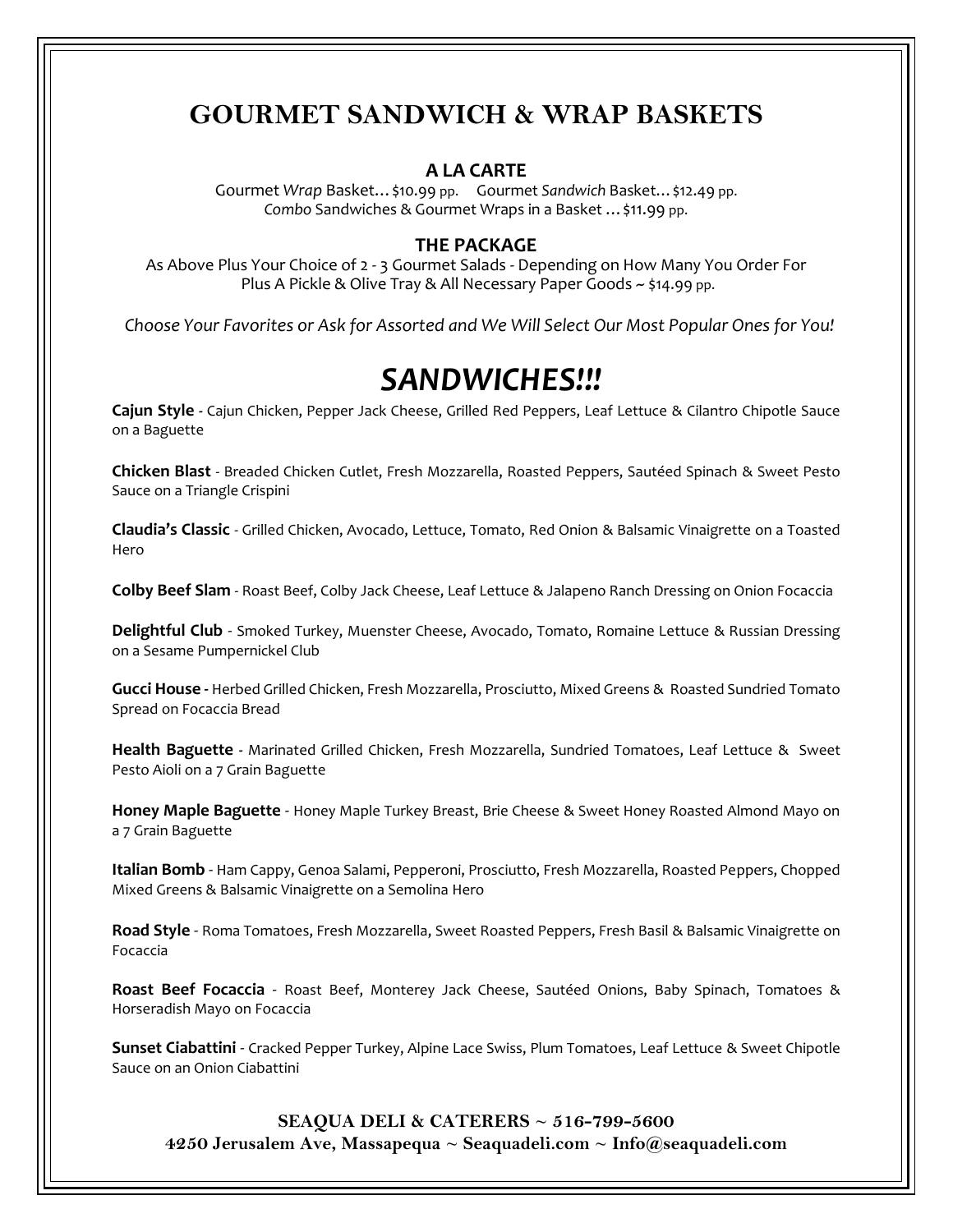## **GOURMET SANDWICH & WRAP BASKETS**



# *WRAPS!!!*

#### *\*Gluten Free Wraps Available ~ \$2.75 Extra Per Wrap*

**Asian Style** - Teriyaki Glazed Chicken, Shredded Carrots, Sliced Cucumbers, Mixed Greens & Sesame Thai Peanut Sauce

**CBLT** - Grilled Chicken, Bacon, Lettuce, Tomato & Ranch Dressing

**Chicken Cutlet Supreme** - Breaded Chicken Cutlet, Fresh Mozzarella, Roasted Peppers, Plum Tomatoes, Leaf Lettuce & Balsamic Vinaigrette

**Cobb** - Salsalito Turkey, Avocado, Sliced Hard Boiled Eggs, Bacon, Romaine Lettuce & Ranch Dressing

**Cranberry Walnut Chicken Salad** - Cranberry Walnut Chicken Salad with Craisins, Raisins, Walnuts & Mixed Greens

**Fresh Turkey** - Oven Fresh Turkey, Granny Smith Apples, Leaf Lettuce & Honey Mustard

**Grilled Chicken Caesar** - Crisp Romaine Lettuce, Grilled Marinated Chicken, Shaved Parmesan Cheese & Caesar Dressing on the Side

**Grilled Chicken Pesto** - Grilled Chicken, Fresh Mozzarella, Roasted Peppers, Lettuce & Sweet Pesto Aioli

**Low Carb Be Smart**- Sliced Grilled Chicken , Alpine Lace Swiss, Baby Spinach, Portobello Mushrooms, Sundried Tomatoes & Roasted Sundried Tomato Spread on a Low Carb Wrap

**Maple Ham** - Honey Maple Ham, Brie Cheese, Leaf Lettuce & Honey Mustard

**Old English** - Roast Beef, Vermont Cheddar, Leaf Lettuce & Horseradish Mayo

**Salsalito Turkey Special** - Peppermill Turkey, Alpine Lace Swiss, Tomatoes, Leaf Lettuce & Honey Mustard

**Texas Buffalo Chicken** - Buffalo Style Chicken, Shredded Carrots, Chopped Celery, Romaine Lettuce & Bleu Cheese Dressing

**Vegetarian** - Grilled Zucchini, Squash, Portobello Mushrooms, Baby Spinach, Roasted Red Peppers, Fresh Mozzarella & Balsamic Vinaigrette on the Side

**Wild Mushroom & Mozzarella** - Wild Mushrooms, Baby Spinach, Tomatoes, Fresh Mozzarella & Balsamic Vinaigrette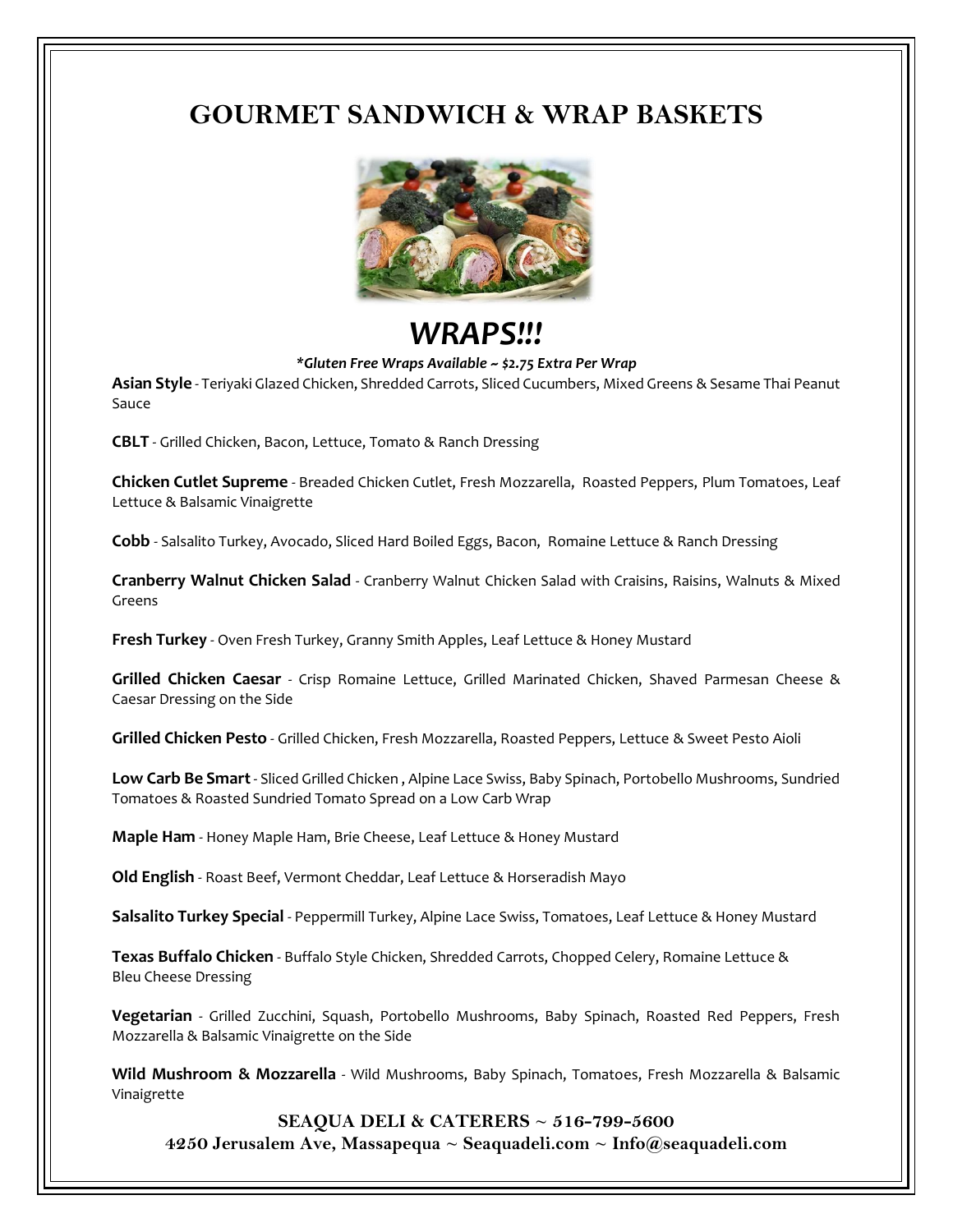## **GOURMET PASTA / VEGGIE & QUINOA SALADS**

#### **Balsamic Chicken Salad**

Penne Pasta, Julienne Strips of Chicken, Fresh Mozzarella, Grape Tomatoes, Red Onions, Sundried Tomatoes and Balsamic Vinaigrette

#### **Broccoli Salad**

Broccoli Florets, Golden Raisins, Bacon Bits, Red Onions, Sunflower Seeds and a Sweetly Seasoned Dressing

#### **Broccoli Pasta Salad**

Pasta Shells, Broccoli Florets, Red Peppers and a Light Garlic and Oil Dressing

#### **Cajon Dijon Pasta Salad**

Penne Pasta, Blackened Chicken, Bacon, Plum Tomatoes, Red Onions and Cajun Dijon Mustard Dressing

#### **Cucumber Salad**

Sliced Cucumbers & Red Onions in Sweet Vinaigrette

#### **Cucumber & Feta Salad**

Sliced Cucumbers, Feta Cheese, Plum Tomatoes, Red Peppers, Red Onions and Black Olives in a Light Vinaigrette

#### **Greek Bowtie Pasta Salad**

Bowtie Pasta, Baby Spinach, Black Olives, Cherry Tomatoes, Feta Cheese and Greek Dressing

#### **Pasta Supreme**

Tri-Colored Fusilli Pasta, Bell Peppers, Red Onions, Green & Black Olives, Parmesan Cheese and Italian Dressing

#### **Quinoa Salad**

Quinoa, Edamame, Snow Peas, Broccoli, Scallions and Sweet Citrus Dressing

#### **Spinach Bowtie Pasta Salad**

Bowtie Pasta, Baby Spinach, Sweet Red Peppers, Red Onions Parmesan Cheese and a Light Garlic & Oil Dressing

#### **String Bean Salad**

String Beans, Grape Tomatoes, Cucumbers, Red Onions with Virgin Olive Oil and Fresh Lemon Dressing

#### **Thai Chicken Noodle Salad**

Thai Noodles, Julienne Strips of Chicken, Shredded Carrots, Scallions, Sweet Red Peppers and Thai Sesame Peanut Sauce

#### **Tomato Mozzarella Salad**

Plum Tomatoes, Fresh Bocconcini Mozzarella, Red Onions and Garlic-Basil Vinaigrette

#### **Tortellini Pasta Salad**

Cheese Tortellini, Chunks of Provolone, Sundried Tomatoes, Fresh Basil and Garlic & Oil Dressing